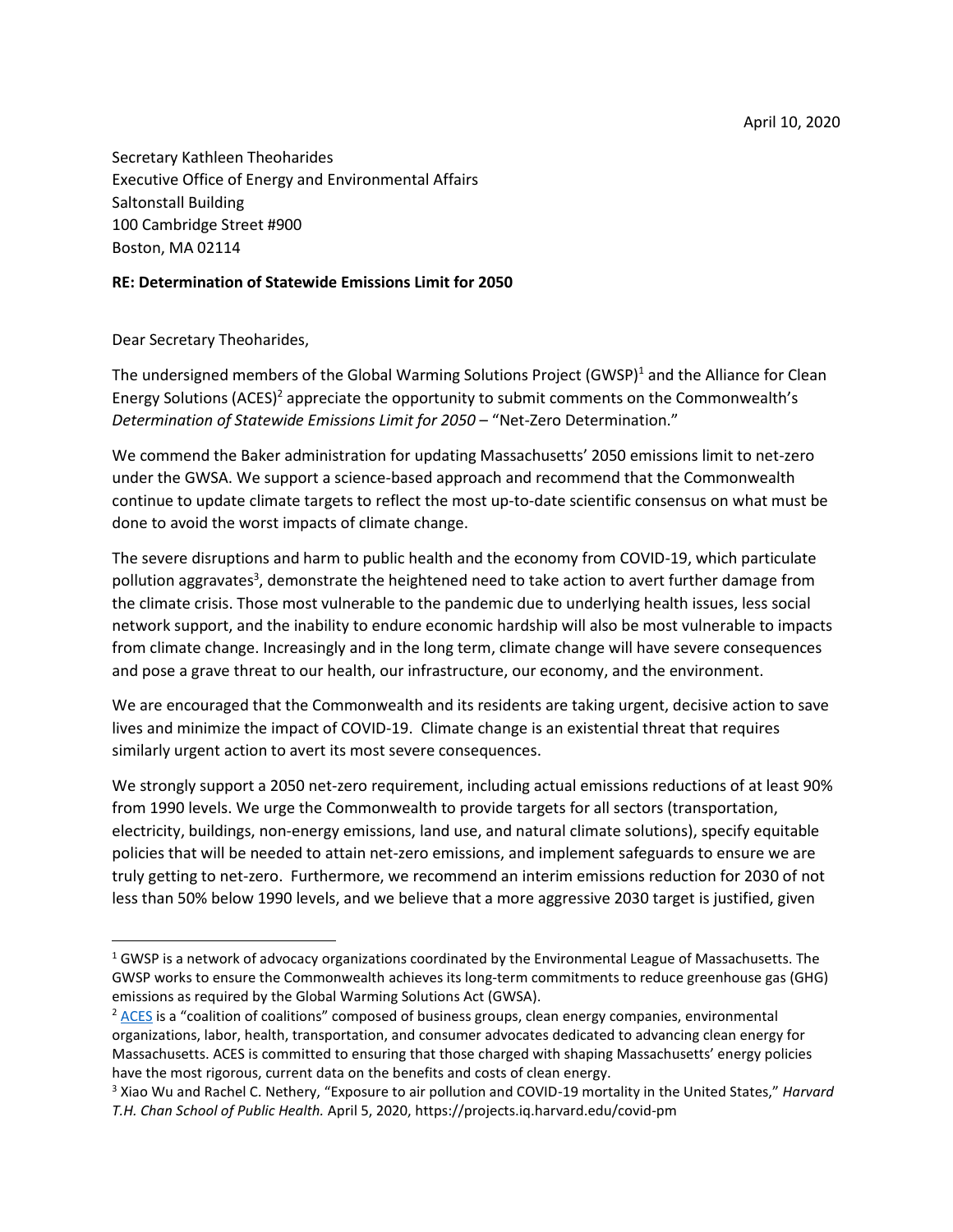the current scientific consensus. This 2030 emissions limit must be economy-wide to ensure that all sectors are making appropriate progress toward the 2050 net-zero limit.

Bold, equitable policies and implementation pathways for GHG mitigation will be needed to meet the 2030 and 2050 emissions limits, as well as a future 2040 limit. Strong policies should be outlined for each sector, with specific recommendations and outcomes. Moreover, equity and social justice should be considered throughout all parts of the process. Equity considerations should be modeled and be part of cost-benefit analyses, as well as health co-benefits.

We support the policy recommendations produced by the GWSA Implementation Advisory Committee (IAC). The modeling done for the net-zero determination should include all such policies to determine if additional actions are needed to reach the 2030 target. If the IAC's recommended policies to date are not sufficient to reach the targets for 2030 and 2050, then new, just, and strengthened policies must be added. The following policies are particularly integral to reaching our GWSA goals: deep energy efficiency building retrofits, transitioning to 100% clean energy generation with a rapid and responsible build-out of the Commonwealth's untapped offshore wind potential, a strong Transportation and Climate Initiative (TCI), electric vehicle investments, and expanded carbon pricing. Carbon pricing should be considered and modeled economy-wide as well as for the building and transportation sectors.

Consistent with Executive Order 569, all policies related to climate change should be complementary and not at cross-purposes for mitigation, adaptation, and resiliency. Policies should be integrated and connected in a holistic framework, and support cross-cutting environmental quality efforts. In order to achieve deep decarbonization, there must be coordination at every level and across state government agencies, regional agencies and municipalities.

Dedicated and robust investment in these solutions must be a priority—the cost of inaction on climate change is too great. Strong policies will help us avoid such costs and will also bring multiple benefits such as improved public health outcomes, new jobs and industries, and natural resource protection. We also urge the Commonwealth to use a holistic view of costs when conducting cost-benefit analyses, addressing externalities to the extent possible.

Thank you for the opportunity to comment on the Commonwealth's net-zero determination. Public engagement, input, and feedback are of utmost importance. The world and the economy have changed drastically since the release of the net-zero determination, and the climate crisis remains. The disruptions and damages we are seeing as a result of this public health crisis demonstrate the need for decisive and urgent action to prevent the most catastrophic impacts of climate change. We encourage the Commonwealth to be far-reaching in its establishment of updated emissions limits. We look forward to continued engagement from the Commonwealth on how best to reach our shared goals.

Sincerely,

Susannah Hatch, Clean Energy Coalition Director – **Environmental League of Massachusetts** Deborah Donovan, Massachusetts Director & Senior Policy Advocate – **Acadia Center** Heather Clish, Senior Director Conservation & Recreation Policy – **Appalachian Mountain Club**